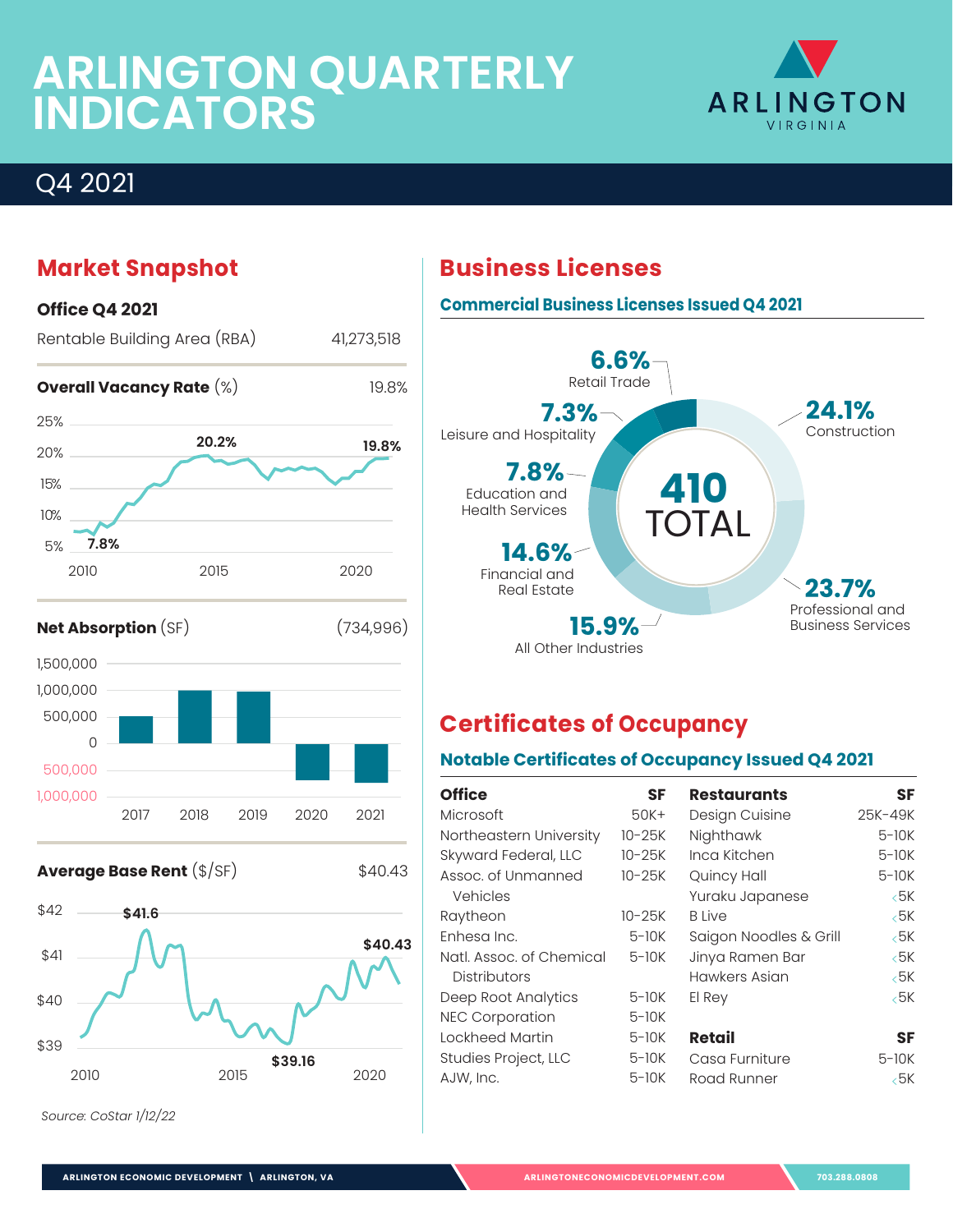### **Development Summary**

Q4 2021 YTD

|                            |           | <b>Under</b>                           |         |
|----------------------------|-----------|----------------------------------------|---------|
|                            |           | <b>Approved Construction Completed</b> |         |
| Office (SF)                | 6,871,449 | 2.082.566                              |         |
| Retail(SF)                 | 693,624   | 289,023                                | 138,651 |
| <b>Residential (Units)</b> | 6.430     | 4,440                                  | 1,535   |
| <b>Hotels</b> (Rooms)      | 1.233     | 375                                    |         |

#### **OFFICE** SQUARE FEET



**RETAIL** SQUARE FEET



**RESIDENTIAL** UNITS



**HOTEL** ROOMS



### **Economic Indicators**

#### **AT-PLACE EMPLOYMENT**\*

|                      | <b>Reporting</b><br><b>Period</b> | <b>Current</b> | Last<br><b>Period</b> | Last<br>Year | <b>Annual</b><br>Change |
|----------------------|-----------------------------------|----------------|-----------------------|--------------|-------------------------|
| Employees            | 20 20 21                          | 172.344        | 170,062               | 167,634      | 2.8%                    |
| Establishments       | 2Q 2021                           | 9.401          | 9,285                 | 9.049        | 3.9%                    |
| Gross Wages (weekly) | 2Q 2021                           | \$2,077        | \$2,002               | \$2,015      | 3.1%                    |

*\*data excludes enlisted military personnel*

*Source: Virginia Employment Commission, Quarterly Census of Employment and Wages (QCEW)*

#### **CIVILIAN LABOR FORCE**\*

|                          | <b>Reporting</b><br><b>Period</b> | <b>Current</b> | Last<br><b>Period</b> | Last<br>Year | Annual<br>Change |
|--------------------------|-----------------------------------|----------------|-----------------------|--------------|------------------|
| Arlington County         | $Nov-21$                          | 150,766        | 150,192               | 148,560      | 1.5%             |
| Northern Virginia        | $Nov-21$                          | 1,630,498      | 1,628,439             | 1,610,579    | 1.2%             |
| <b>Unemployment Rate</b> |                                   |                |                       |              |                  |
| Arlington County         | $Nov-21$                          | 2.0%           | 1.9%                  | 4.6%         | $-2.6$ pp        |
| Northern Virginia        | $Nov-21$                          | 2.3%           | 2.5%                  | 5.2%         | $-2.9$ pp        |

*\*readjusted monthly*

*pp=percentage points*

*Source: Virginia Employment Commission, Local Area Unemployment Statistics (LAUS)*

#### **HOUSING**

|                     | <b>Reporting</b> |                |                | <b>Year Last Year</b> |        |  |
|---------------------|------------------|----------------|----------------|-----------------------|--------|--|
|                     | <b>Period</b>    | <b>Current</b> | <b>To Date</b> | <b>To Date</b>        | Change |  |
| New Listings        | $Dec-21$         | 174            | 4.600          | 3,925                 | 17.2%  |  |
| New Pendings        | $Dec-21$         | 191            | 3,556          | 2,839                 | 25.3%  |  |
| <b>Closed Sales</b> | $Dec-21$         | 291            | 3.546          | 2,790                 | 27.1%  |  |

*Source: Real Estate Business Intelligence* 

#### **AVERAGE HOUSING PRICES**

| <b>Reporting</b>                                                  |               |                | Last          | Last                          | <b>Annual</b> |
|-------------------------------------------------------------------|---------------|----------------|---------------|-------------------------------|---------------|
|                                                                   | <b>Period</b> | <b>Current</b> | <b>Period</b> | Year                          | <b>Change</b> |
| Single Family Detached Dec-21 \$1,258,648 \$1,154,256 \$1,075,647 |               |                |               |                               | 17.0%         |
| Single Family Attached  Dec-21  \$744,715  \$768,598  \$808,428   |               |                |               |                               | $-7.9%$       |
| Condominium                                                       | $Dec-21$      |                |               | \$544,231 \$537,597 \$477,668 | 13.9%         |

*continued*